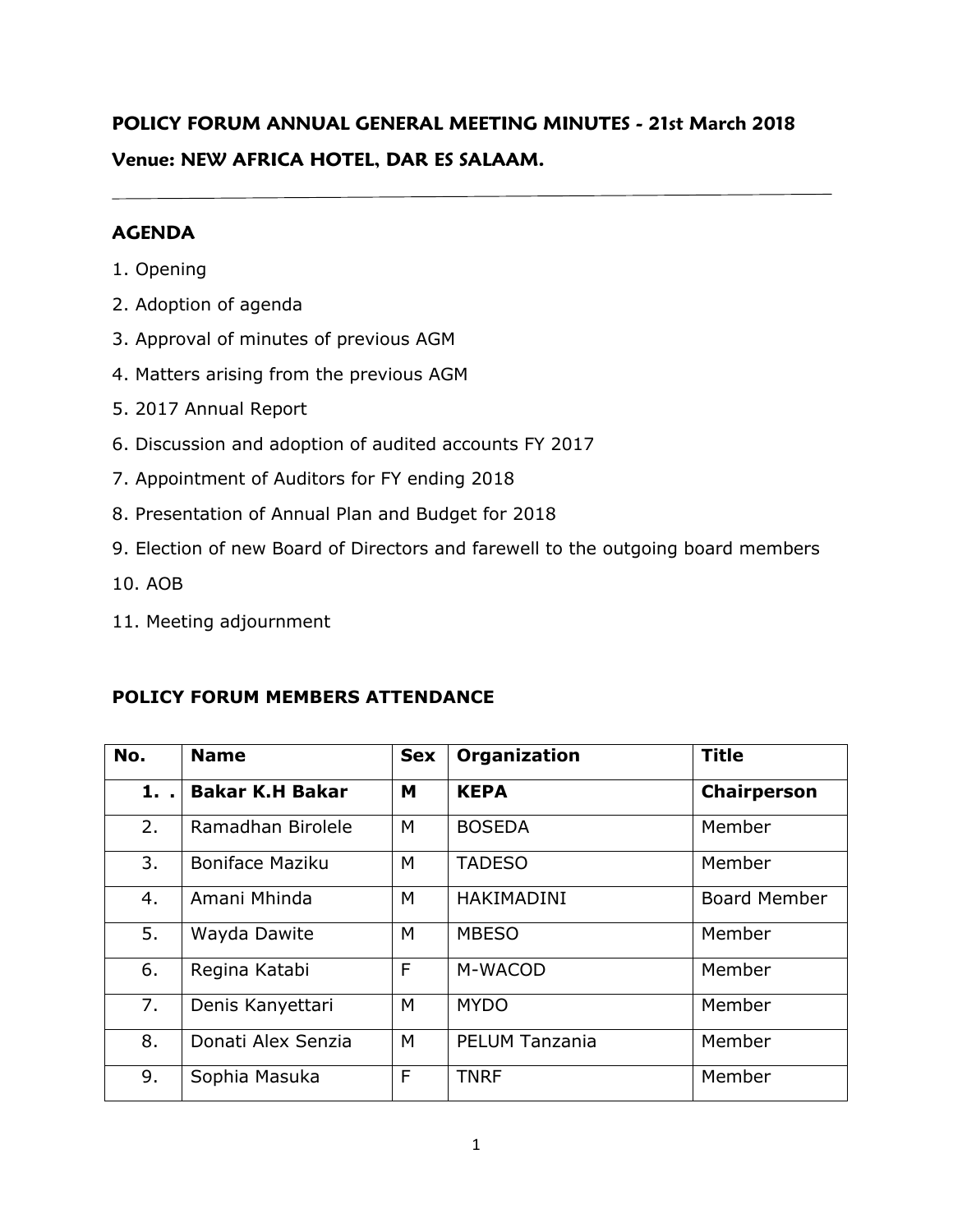| 10. | Erick Luwongo           | M | HAKIMADINI            | Member |
|-----|-------------------------|---|-----------------------|--------|
| 11. | Humphrey Makussa        | M | <b>WAT-HST</b>        | Member |
| 12. | Evance Mvamila          | M | HAKIKAZI              | Member |
| 13. | Nemence Iriya           | M | <b>MACSNET</b>        | Member |
| 14. | Jackson Mkango          | M | <b>CYVA</b>           | Member |
| 15. | Lilian Majuka           | F | <b>TAPHGO</b>         | Member |
| 16. | Gabriel Ole Tuke        | M | <b>SWEAT</b>          | Member |
| 17. | Peter Matonyi           | M | <b>CADA</b>           | Member |
| 18. | Jane Mulungi            | M | <b>YPC</b>            | Member |
| 19. | Gaudence S.<br>Bunwenge | M | <b>ADLG</b>           | Member |
| 20. | Jansi Sinkamba          | M | <b>TUSHIRIKI</b>      | Member |
| 21. | Alex Mbwilo             | M | <b>SADEF</b>          | Member |
| 22. | Joyce Shoo              | F | <b>IECA</b>           | Member |
| 23. | Moses Kanzieni          | M | <b>CODEFA</b>         | Member |
| 24. | Felician Lyimo          | M | <b>HEMFA-TZ</b>       | Member |
| 25. | Prosper S. Masau        | M | <b>ABC Foundation</b> | Member |
| 26. | Rev. Abdiel R. Mola     | M | <b>FAWACM</b>         | Member |
| 27. | Innocent H. Nsyenge     | M | <b>KWIECO</b>         | Member |
| 28. | Kisiel Mwita            | M | <b>CSD</b>            | Member |
| 29. | Angelo Mutimba          | M | <b>FUO</b>            | Member |
| 30. | Angelus Runji           | M | <b>UNGO</b>           | Member |
| 31. | Irene Kyamba            | F | <b>TABCO</b>          | Member |
| 32. | <b>Israel Ilunde</b>    | M | <b>YPC</b>            | Member |
| 33. | <b>Stanley Moses</b>    | M | <b>CVM</b>            | Member |
| 34. | Evarada Ezekiel         | F | <b>PELO</b>           | Member |
| 35. | Neema Bwaira            | F | Save the Children     | Member |
| 36. | Japhet Makongo          | M | <b>SNV</b>            | Member |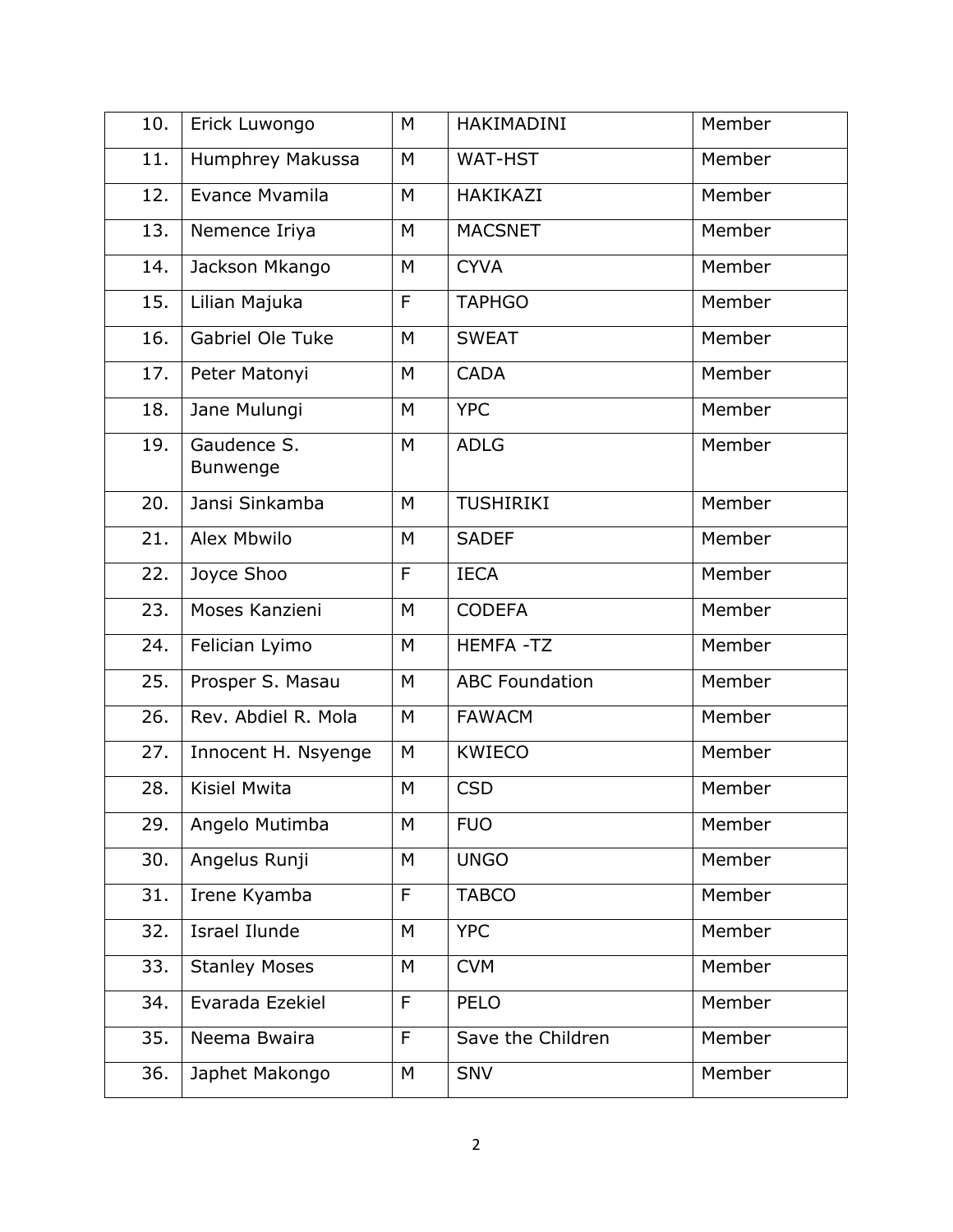| 37. | Greysmo Mutashobya | M | <b>HDT</b>           | Member |
|-----|--------------------|---|----------------------|--------|
| 38. | Makumba Mwemezi    | M | HakiElimu            | Member |
| 39. | Boniface Komba     | M | <b>TCDD</b>          | Member |
| 40. | Martina Kabisama   | F | <b>SAHRINGON</b>     | Member |
| 41. | Kidani Mhenda      | M | <b>TNCHF</b>         | Member |
| 42. | Happiness S. Mlaki | F | <b>TAWLAE</b>        | Member |
| 43. | Mwakatobe Edwin    | M | The Leadership Forum | Member |
| 44. | Mary Liwa          | F | <b>TAWLAE</b>        | Member |
| 45. | Christina Kamila   | F | <b>TANLAP</b>        | Member |
| 46. | Bachu J Rajabu     | M | Open Mind Tanzania   | Member |
| 47. | Iku Lazaro         | F | <b>Shule Direct</b>  | Member |
| 48. | Jane Liwanga       | F | <b>TFCG</b>          | Member |
| 49. | Elizabeth Edward   | F | Guluka               | Member |
| 50. | Fundikila Wazambi  | M | <b>LHRC</b>          | Member |
| 51. | Paul S. Msovela    | M | WAT - HST            | Member |
| 52. | Irenei Kiria       | M | Sikika               | Member |
| 53. | Jackson Mmary      | M | Wajibu Institute     | Member |
| 54. | Respicius Shembuzi | M | <b>OMT</b>           | Member |
| 55. | Kellen Mngoya      | F | <b>HAFOTA</b>        | Member |
| 56. | Goodluck Willy     | M | UNA -TZ              | Member |
| 57. | Valeria M. Macha   | F | <b>LEAT</b>          | Member |

#### **ABSENT**

| No. | MEMBER ORGANISATION     | REASON      |
|-----|-------------------------|-------------|
|     | <b>BBC Media Action</b> | <b>NONE</b> |
|     | CRS                     | <b>NONE</b> |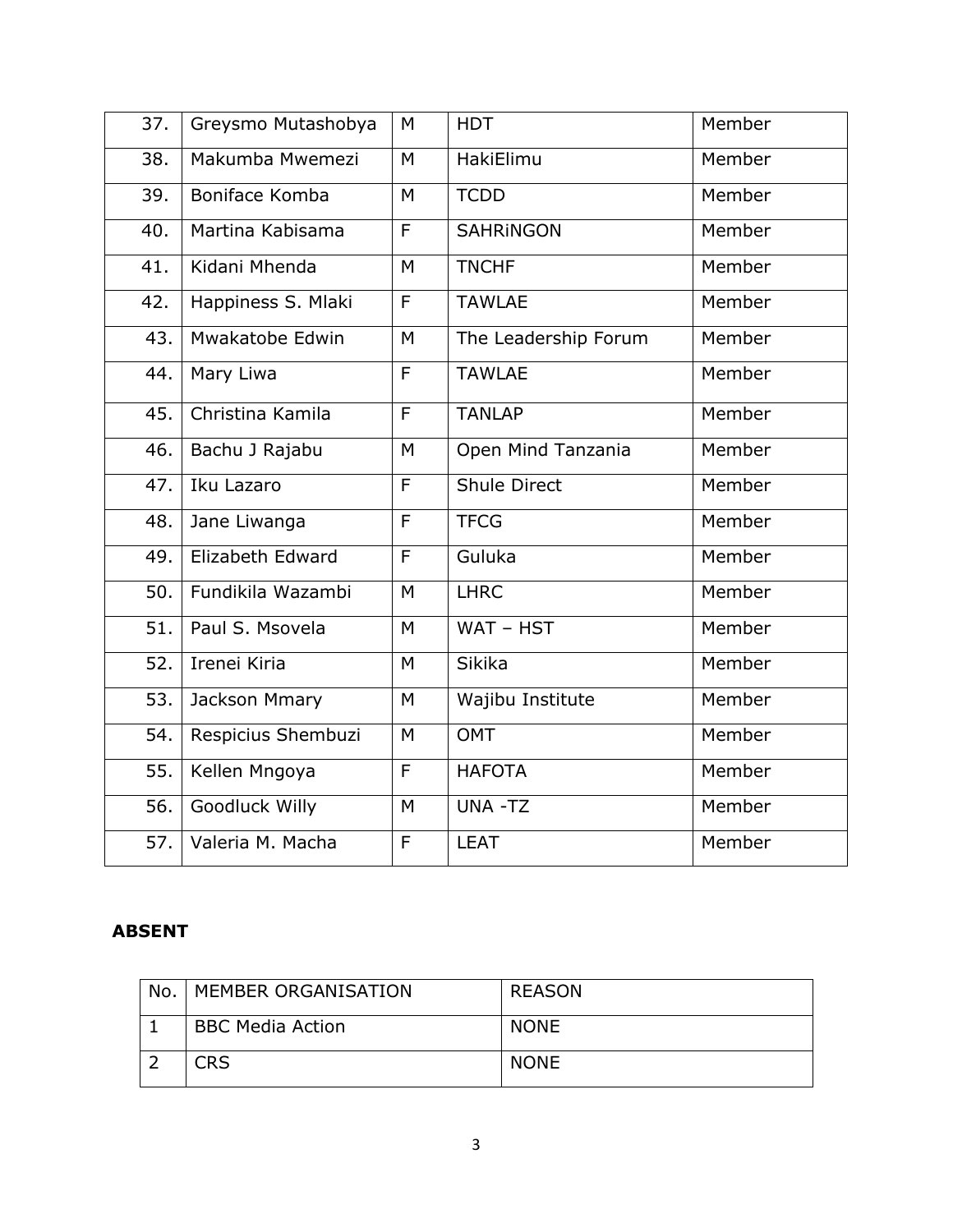| 3              | Children in Crossfire Tanzania | <b>NONE</b> |
|----------------|--------------------------------|-------------|
| 5              | <b>ANSAF</b>                   | <b>NONE</b> |
| 6              | <b>KCS Forum</b>               | <b>NONE</b> |
| $\overline{7}$ | MIICO                          | <b>NONE</b> |
| 8              | <b>MPC</b>                     | <b>NONE</b> |
| 9              | PACT TZ                        | <b>NONE</b> |
| 10             | PINGO's FORUM                  | <b>NONE</b> |
| 11             | <b>RANGO</b>                   | <b>NONE</b> |
| 13             | <b>TAYOA</b>                   | <b>NONE</b> |
| 14             | <b>REPOA</b>                   | <b>NONE</b> |
| 15             | <b>VSO</b>                     | <b>NONE</b> |
| 16             | ActionAid                      | <b>NONE</b> |
| 17             | Water Aid                      | <b>NONE</b> |
| 18             | <b>WISE</b>                    | <b>NONE</b> |
| 19             | <b>UTSS</b>                    | <b>NONE</b> |
| 20             | <b>World Vision</b>            | <b>NONE</b> |

# Secretariat

| <b>NO</b>             | <b>NAME</b>           |
|-----------------------|-----------------------|
| 1.                    | Richard Angelo        |
| $\mathcal{P}_{\cdot}$ | Elinami John          |
| 3.                    | Iman Hatibu           |
| 4.                    | <b>Hellen Massawe</b> |
| 5.                    | Amani Ndoyella        |
| 6.                    | Rashid Kulewa         |
| 7.                    | Semkae Kilonzo        |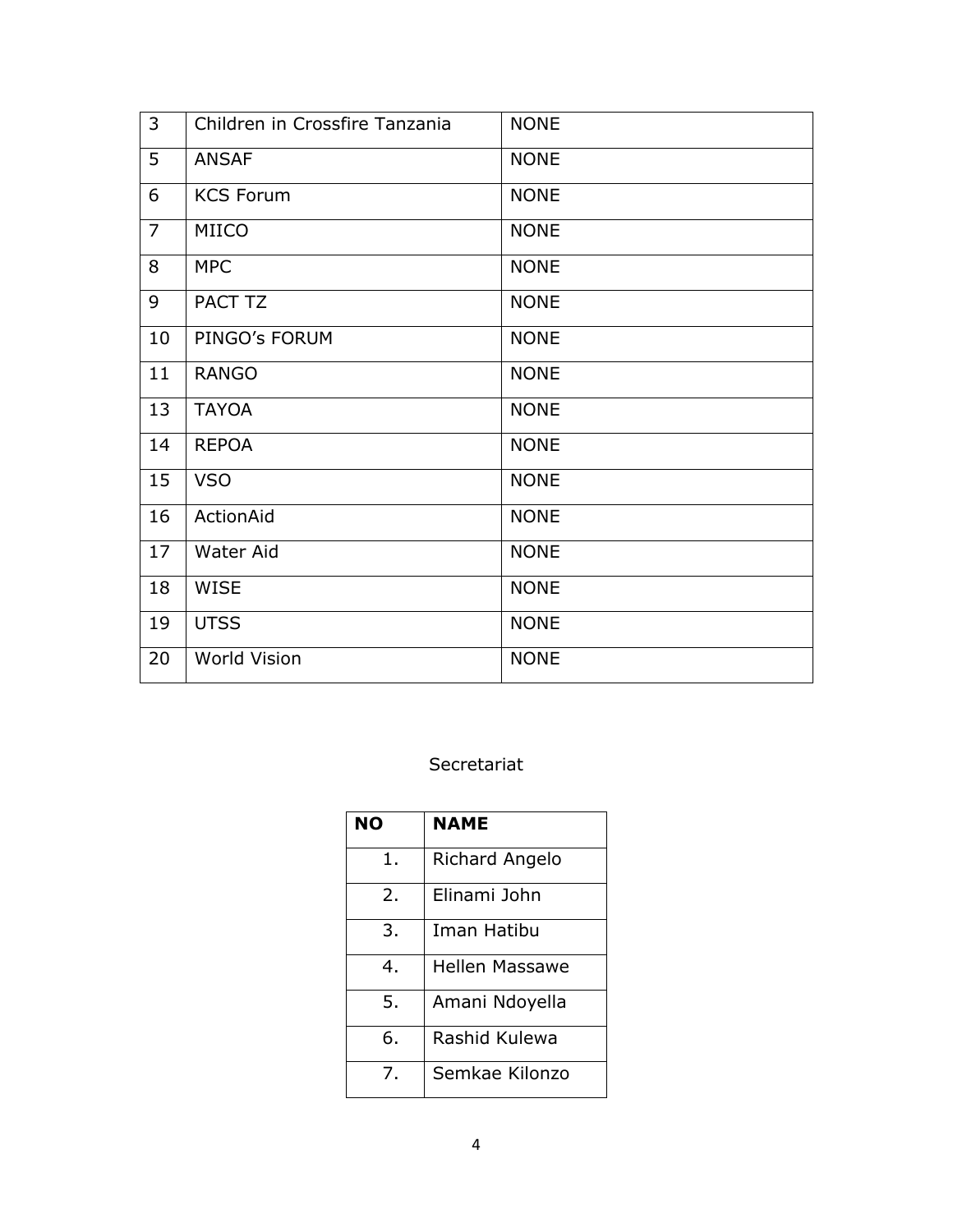| 8.  | Amne H. Islam     |
|-----|-------------------|
| 9.  | Gibons Mwabukusi  |
|     | 10.   Prisca Kowa |
| 11. | Nicholas Lekule   |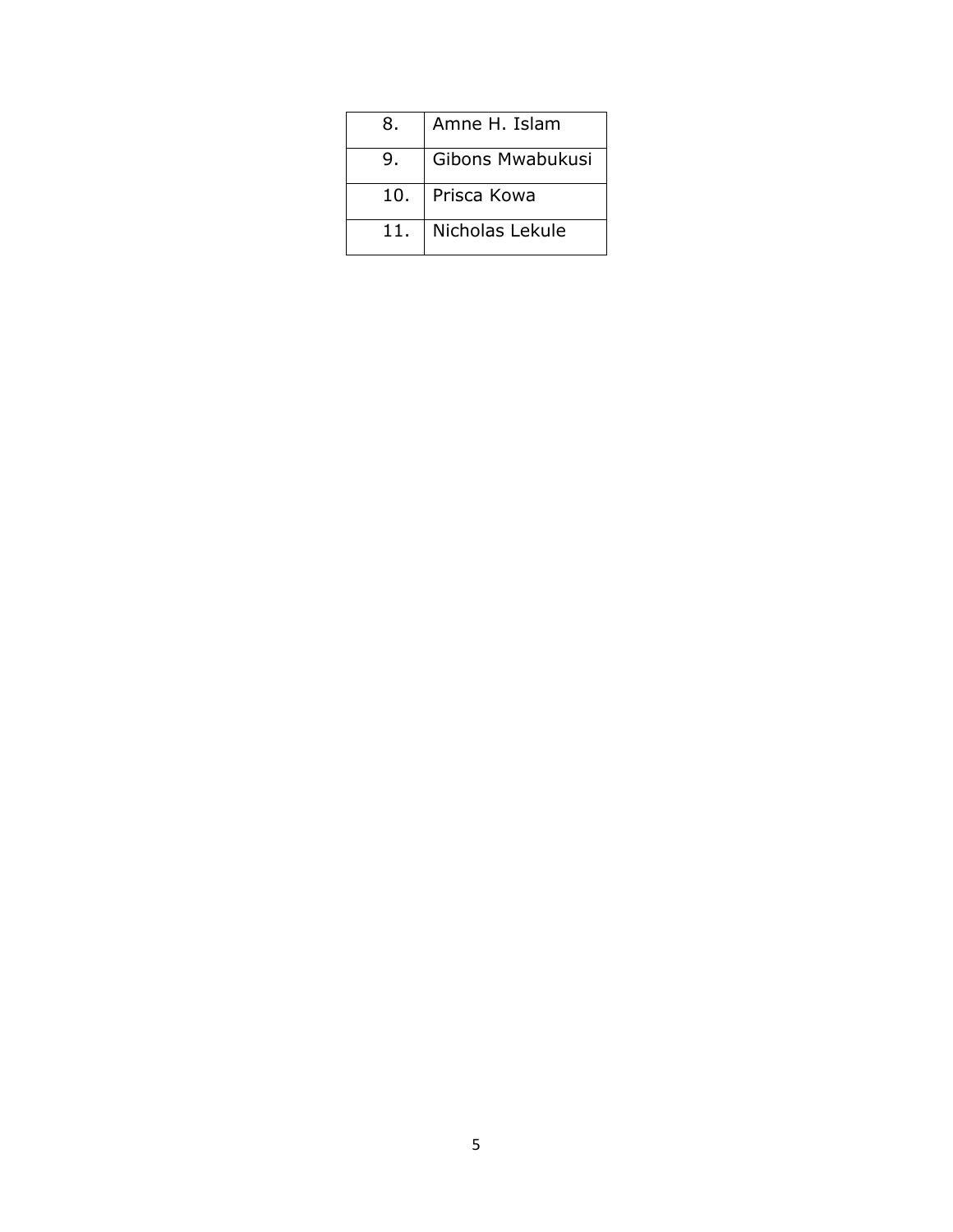# **1. Opening**

The board chairperson opened the meeting at 9:38am. He then talked of the importance of the AGM and urged members to be attentive and contribute to the discussions and called the meeting to order. He further notified the audience that only PF voting members will be allowed to participate and vote in the meeting. And in line with the MEMARTS the chairperson brought forward the need to appoint the AGM chairperson. He however mentioned of the contradiction of having to appoint a different chairperson for the AGM. He insisted minutes should be signed by the AGM chairperson who may not be available in the next AGM meeting to hear over the minutes and thereafter sign them thus PF should re think on how to go about on this. He added that board members should not be placed at the high table rather be combined with the members so that they can get the opportunity to ask questions familiarize with the rest of the members. The purpose of why he brought this was so that members can resolve on the issues he raised.

### **Resolution:**

All Members were of the view that the board chairperson should lead the meeting.

### **2. Adoption of agenda**

The secretary took the members through the agenda. No additional agenda were mentioned.

#### **Resolution:**

The meeting adopted the agenda.

### **3. Approval of the minutes of previous AGM**

The minutes of the previous AGM were read over, and it was noticed that the names that appear on the minutes are those that attended the pre-AGM and thus those who participated in the AGM do not appear in the list. Members suggested that corrections be made when they are sent through soft copy so that during the AGM they simply be approved.

#### **Resolution**

- The secretariat will include the names of the participants of the AGM before signing the minutes.
- The minutes were then approved.

### **4. Matters arising from the previous AGM**

In 2016 it was resolved that board will work on obtaining PF premises in Dodoma. While the Board was working on it, the Capital Development Authority(CDA) was dissolved so the matter was brought again before members for discussion. Members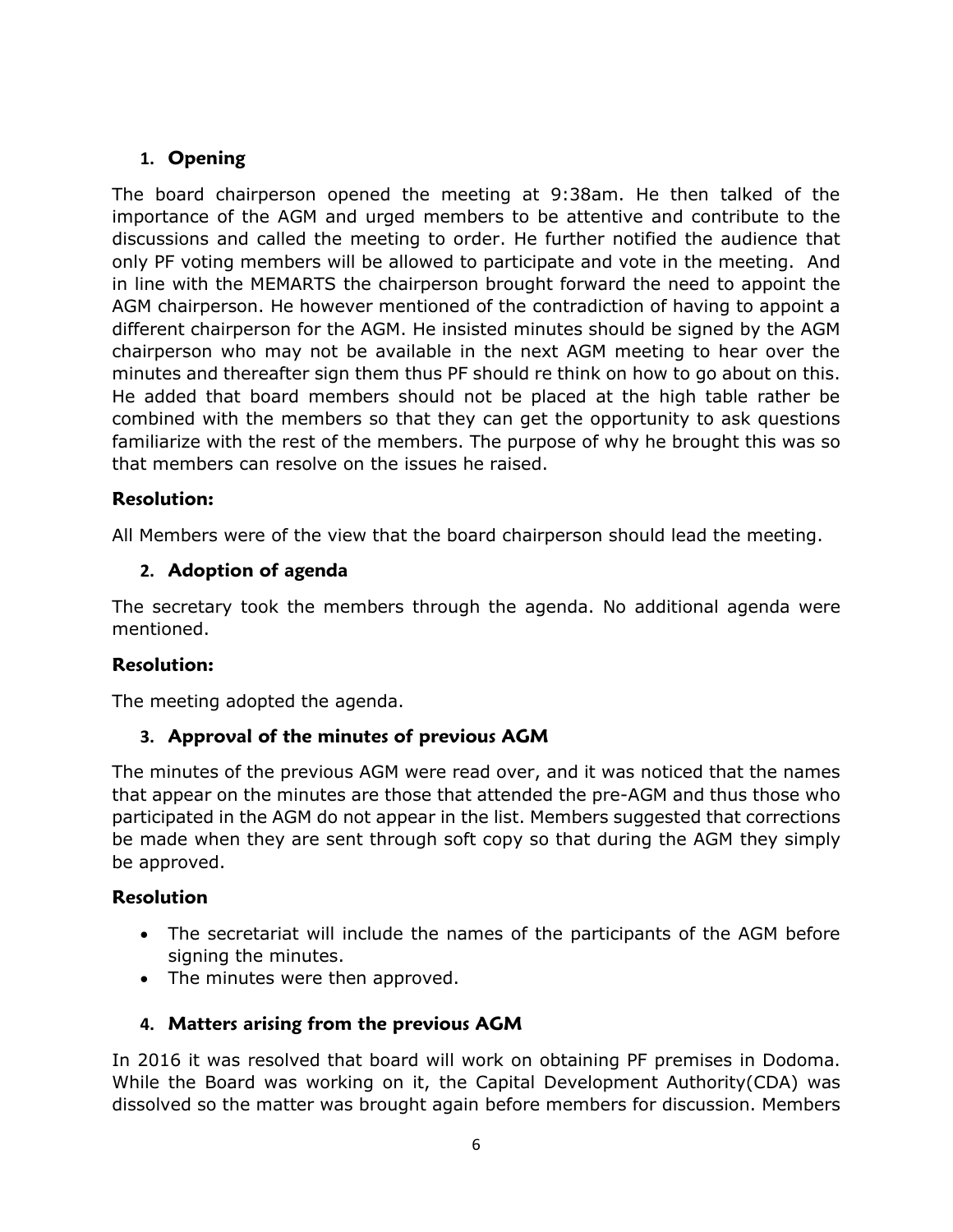mentioned that when CDA was dissolved all the mandate was given to the municipal therefore as long as PF has a copy of the request for a plot of land, the process should still go on.

# **Resolution**

• Board will give updates on the same in the next AGM

# **5. 2017 Annual Report**

The secretary informed the audience that the report will be in a form of video and that if they needed any clarifications the narrative report in the folders is more detailed. However, he invited further discussions on the report after the video.

Most of the members commended on the video and suggested that it should have subtitles so that those that are not able to hear can as well be on the loop. On the other hand, it was highlighted that the report was on output level and does not include achievements. This was replied by the secretariat that the video is just a summary and that most of the information are in a narrative form.

Furthermore, members advised the secretariat to analyze the value addition in every training and that the video should be detailed to include lessons learnt and challenges. The narrative report should as well have names of those who participated in the activities (members) and those who did not, so that it can act as a reward to those who are active and raise awareness to those who are not taking part in the working group activities.

### **Resolution:**

• The report was then approved.

# **6. Discussion and Adoption of audited accounts FY 2017**

The Finance Manager gave out a brief overview of the audited account which brought about a discussion on PF being a company not having share capital means there is no profit earned or loss incurred, therefore the use of words such as income and trade are a bit misleading. Moreover, they were of the view that the grant should be kept as deferred funds. And that words such as deficit or surplus should not have appeared in the report.

Clarifications from the secretariat informed that the change in terms was due to the fact that PF changes auditors after every two years hence every auditor has his own terms (names). On the deficit of Tshs 240million there were two ways of addressing it either recognizing the money before receiving it or after receiving it. And on top of that there were enough funds by then to cater for the activities since SDC had chucked out money late that last year which covered the money that was supposed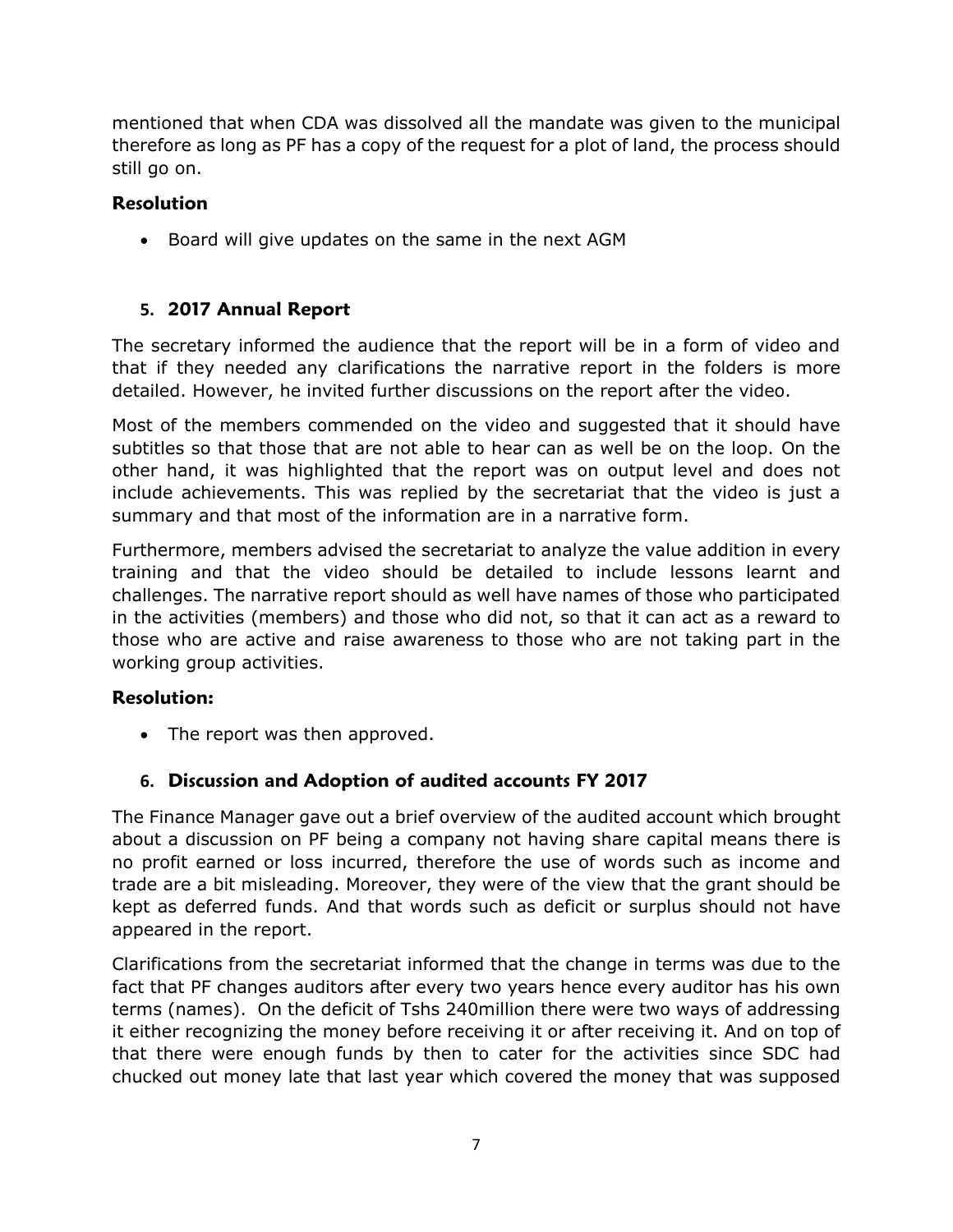to be chucked by DANIDA in October. And after this clarification it was clear to the members on what had happened.

### **Resolution.**

• The financial report was approved

# **7. Appointment of Auditors for FY ending 2018**

Finance Manager presented to the meeting that, the current auditors can still be appointed for the FY 2018 considering the fact that they are doing a great job and they had no regrets. He placed the matter before the meeting for decision making.

# **Resolution:**

• The same auditors- HLB MEKONSULT were appointed for 2018

# **8. Presentation of the Annual Plan and Budget for 2018**

Since the Strategic Plan 2017-2020 was already approved in the previous AGM, the activities that appear in the annual plan were more or less the same. And approving the SP equals to approving the plans for the next four years. The secretary presented the 2018 plan to the members for procedural purposes and there were discussions on issues around the contingency amount which was made clear the contingency is there in case anything not foreseen happens.

### **Resolution.**

• The Annual plan 2018 was approved

# **9. Election of new Board of Directors and farewell to the outgoing board members**

The chairman welcomed the contestants to give a brief introduction of their organizations and what will be their contribution when selected to be in the board. From Dar based were: HakiElimu and TANLAP, From Upcountry: Tanzania Natural Resource Forum (TNRF) and M-WACOD and from the International organizations were Save the Children and SNV Tanzania. This was followed by a number of questions from the members and thereafter voting took place.

Afterwards, the Secretariat announced the results whereby 59 members voted and since there were two spaces for International organizations therefore Save the Children and SNV Tanzania were automatically in the board without having to vote. On the other hand, for the Dar based contestants Hakielimu got 40 votes while Tanlap got 19 votes making Hakielimu the board members and for the Upcountry contestant TNRF got 49votes and M-WACOD got 10votes making TNRF victorious.